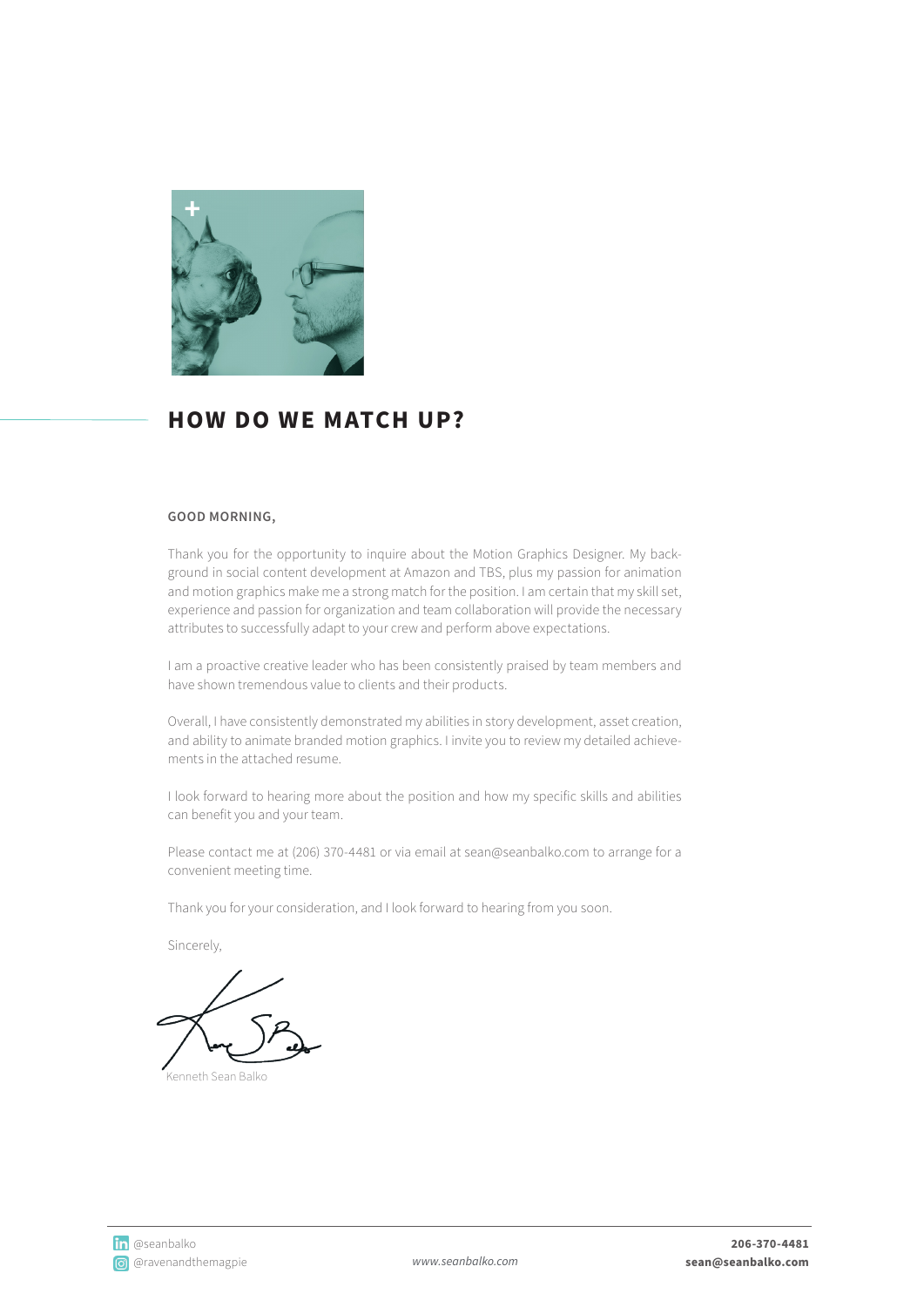## **PERSONAL VIEWPOINT**

Motion asset development and graphic design support with entrepreneurial spirit and exceptional design aesthetic. Deep expertise in photographic techniques , branding graphics, 2D animation/3D approaches, and various typed of interactive media. Proven record of building and sustaining relationships with highly–visible clients, including **Amazon, Kindle, TBS, TNT, Starwood Hotels & Resorts, Skype, Knoll Textiles, Fullscreen, Smashbox Cosmetics and SKB Architects**

### **SIGNATURE STRENGTHS**

| <b>DESIGN LAYOUT</b>     |  |
|--------------------------|--|
| <b>BRAND DEVELOPMENT</b> |  |
| <b>STORY TELLING</b>     |  |
| <b>VVIDEO EDITING</b>    |  |
| <b>TYPOGRAPHY</b>        |  |

| <b>STRATEGIC DIRECTION</b> |  |
|----------------------------|--|
| <b>CONTENT DEVELOPMENT</b> |  |
| <b>PHOTO RETOUCHING</b>    |  |
| <b>GRAPHICS ANIMATION</b>  |  |
| <b>2D AND 3D CONCEPTS</b>  |  |

### **EDUC ATION**

| 2019                 | CT   PASADENA CITY COLLEGE   LOS ANGELES, CA   GRAPHIC DESIGN/ ANIMATION |
|----------------------|--------------------------------------------------------------------------|
| $2017$ $\rightarrow$ | CT   STUDIO ARTS   LOS ANGELES, CA   COMPOSITING AND VISUAL EFFECTS      |
| 2013                 | AS   SEATTLE CREATIVE ACADEMY   SEATTLE, WA   COMMERCIAL PHOTOGRAPHY     |
| 2008                 | BA   EMERSON COLLEGE   BOSTON, MA   FILM PRODUCTION & THEATRE STUDIES    |

### **PROFESSIONAL DEVELOPMENT**

**FINE ART PHOTOGRAPHY | UNIVERSITY OF WASHINGTON | SEATTLE, WA AFTEREFFECTS & MAYA | GNOMON SCHOOL OF VISUAL EFFECTS | LOS ANGELES, CA**

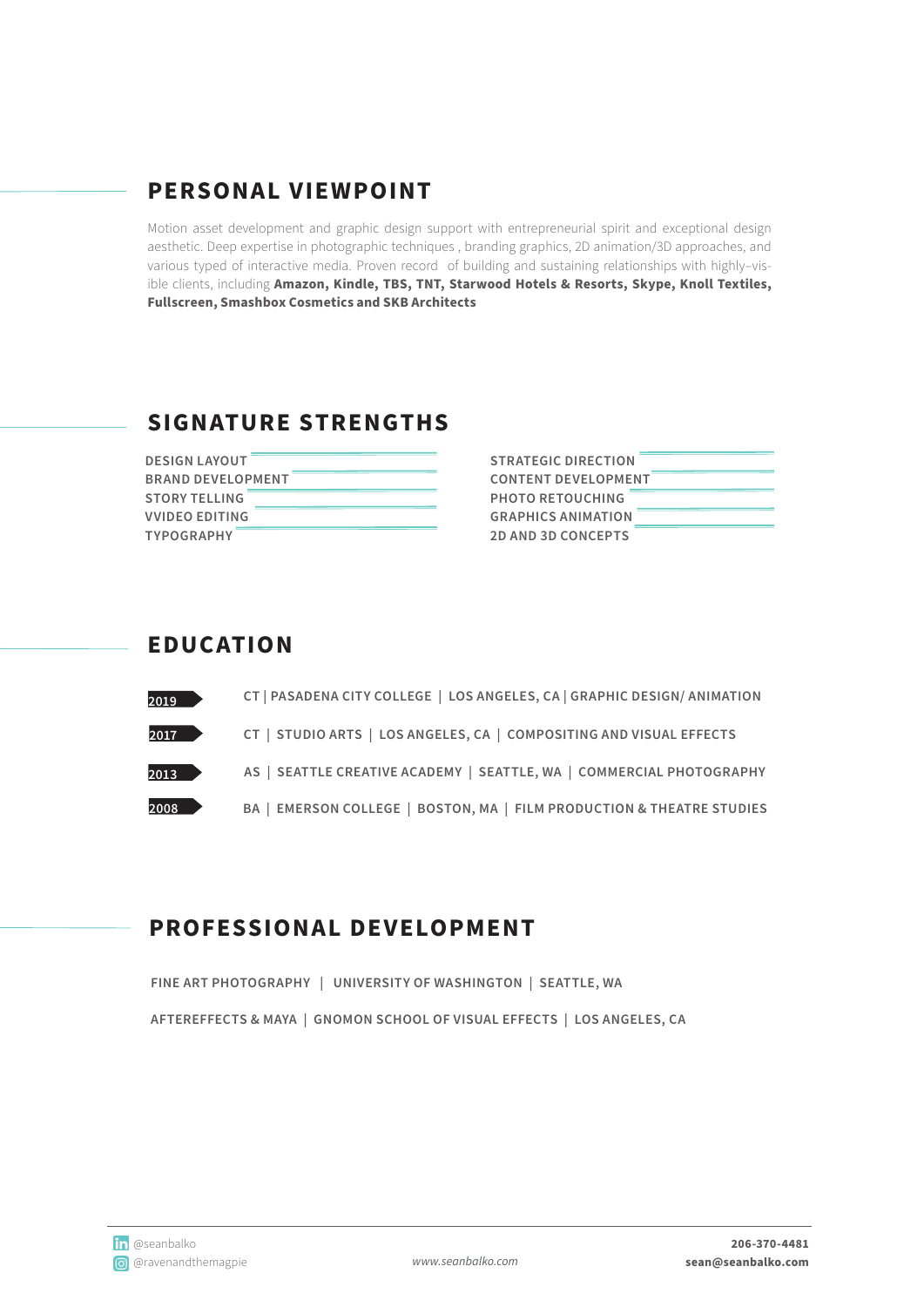## **DESIGN EXPERIENCE**

#### **2018-2019 | PCAF | CONTENT DESIGNER & MOTION GRAPHIC DEVELOPER**

 *Generated short form documentaries and motion graphics that supported the business objectives of the Pierce County Aids Foundation. The visual assets consisted of 3D logo animation, concept development and editing digital assets to be utilized on all social platforms.*

Developed design theme and motion assets for marketing , fund raising presentations, social videos and the non profit's website.

Collaborated with branding team to create and edit video intros and special interest pieces for public services utilizing Illustrator, Trapcode Suite, After Effects and Cinema 4D.

#### **2016-2018| TURNER BROADCASTING | CONTENT DESIGNER & PRODUCER**

 *Developed digital content, provided website management, and art direction for social platforms and promotions. Instrumental in driving TBS brand, including 200% increase in audience recognition on digital platforms. Supported acquisition campaign through development of web assets, collateral and editing materials.*

 Produced and Designed content and visual assets for TBS social website, "The Heckler" that provides support for the TBS brand, and notable shows, including Angie Tribeca, Full Frontal, and Wrecked.

- Architected and managed archival database housing art assets, design elements, and motion graphics. Built and designed digital assets utilizing visual applications including but not limited to Adobe Premier, After Effects, Photoshop and Illustrator.

#### **2013-2016 | AMAZON | DIGITAL CONTENT PRODUCER**

 *Produced in–studio and on–location design applications, still imagery, and motion projects for e-commerce and accompanying website collateral. Credited with innovating immediately successful "Electronic Gift Guide" for the holiday season in 2015 that generated \$300M in sales.*

 Efficiently managed project risks, budget changes and scope based on providing appropriate solutions to potential problems. As project lead, engaged with producers, internal/external design and development teams to define project strategy, goals, deliverables, time lines, and budgets. Executed project on/under budget 100% of time.

 Produced two major campaigns that drove brand awareness across social media platforms for Amazon Fresh in the San Francisco/New York markets and drove new member acquisition to Amazon Fresh and Amazon Prime divisions.

#### **2010-2013 | SKB ARCHITECTS | CONTENT MARKETING PRODUCER & MOTION EDITOR**

 *Developed marketing collateral for residential and commercial construction project "Urban Farmhouse". Interviewed architects/ design professionals for clients' public relations portfolio, including video clips and construction documentation.*

 Personally created, participated in, and supported marketing initiatives for this ground–breaking 4 year project focused on creating streamlined living spaces from concept through completion, including story boarding, directing and editing digital assets into final promotional deliverables.

 Continually achieved creative objectives and customer/business requirements resulting from effective team guidance tied to production and best practices.